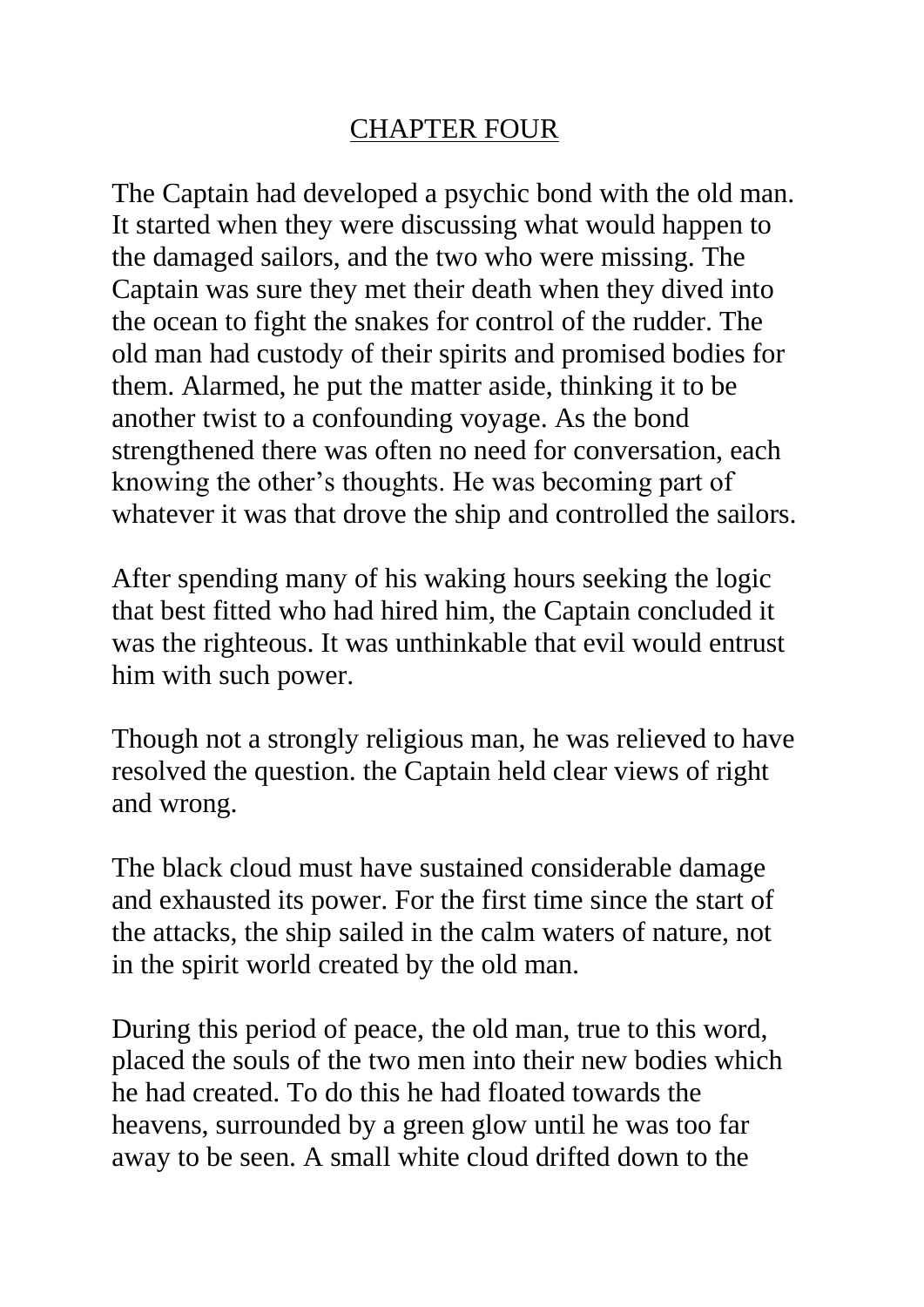bridge and stopped in front of the Captain who was steering the ship. The old man stepped out of the white cloud holding two pairs of winged sandals. He placed them on the deck and pointed his staff at them. Each pair was enveloped in a green cloud that expanded before evaporating to reveal the men, complete with their canvas shoes. The Captain hugged them as he thanked each one for his unselfish dedication.

There was a sharp thunder Clap. The white cloud collected the winged sandals and drifted back to the heavens.

This period of calm was ending. The Captain wasn't surprised to see all the men converted to spheres, sitting in their chairs, eating breakfast through mouths that had been converted to scoops.

Breakfast taken, they spun rapidly into the sky. Each expanded to a quarter the size of the ship. They skimmed across the surface of the ocean, scooping water into their sphere-shaped bodies. Time and time again they would empty their load onto the ship, saturating it from stem to stern. They then formed a straight line above the ships prow, and kept pace with its progress, as it sailed toward the black cloud. The Captain thought it a little closer as the old man asked him to go to the bridge. The rat looked up from studying a map and, preening its whiskers, spoke to the Captain.

'Bad challenge today, Captain. You'll need all your strength. We may not survive. Come, look at the map. You know the black cloud stationed on the horizon ahead of us. It controls the land we are trying to reach. We're well on the way but the closer we get to our goal the more desperate the enemy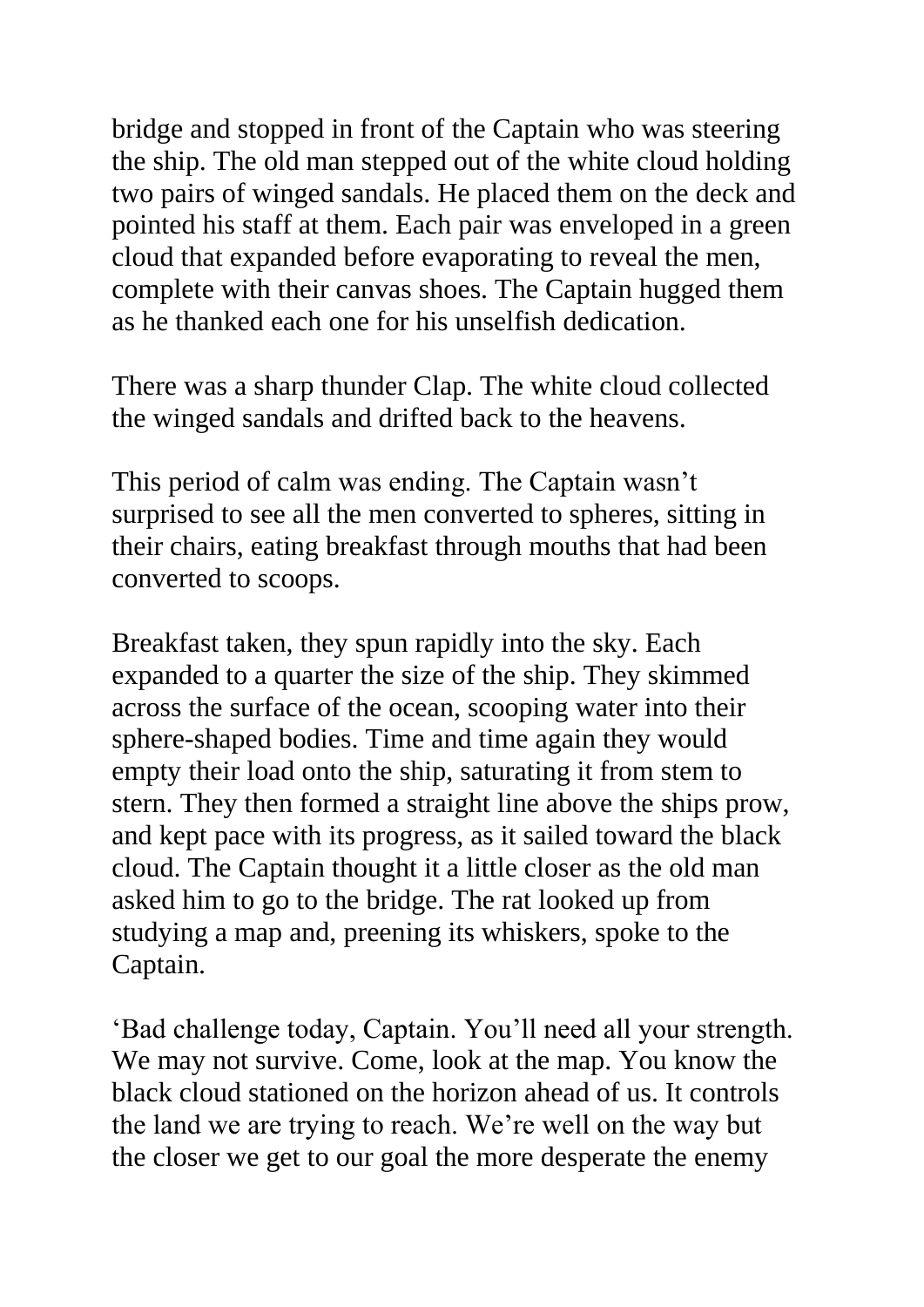becomes. You'll have noticed the blue and green lights fighting for supremacy. Our force is strong. So far, we've managed to keep the black cloud away. Today it will turn into a massive fire ball and leave its position from where it protects the land. If we've done enough, we may sail through the fire. We must reach the other side, or we'll be incinerated.'

The black cloud was rapidly turning red, with licks of flame dancing around its edge, and others shooting into the sky. It looked as if part of the sun had fallen to earth. The sea around the cloud was steaming.

Each sphere was now about the size of the ship, and full of water leaking from its scoops. They had formed a ring around it, ready to extinguish any fire.

'Captain, you must keep strictly to the course I've set. It goes through the thinnest part of the inferno. We have one advantage. Should we reach the other side, the cloud cannot reverse onto us. It will change back to its black form and create gale force winds to send it back to the island. It will be very weak and take a long time to regain its powers. It's unusual for the cloud to leave its station, normally relying on its servants. This will allow time to repair damage and perhaps even find shelter or reach our destination. I suspect the reality is that we'll have more challenges.'

The rat squeaked, its black tail being the last the Captain saw of it as he took hold of the wheel. The sea was now boiling, steam lifting like geysers into the air. The ship was being kept wet by the spheres drenching it with the ocean. The old man had again placed a protective green dome around the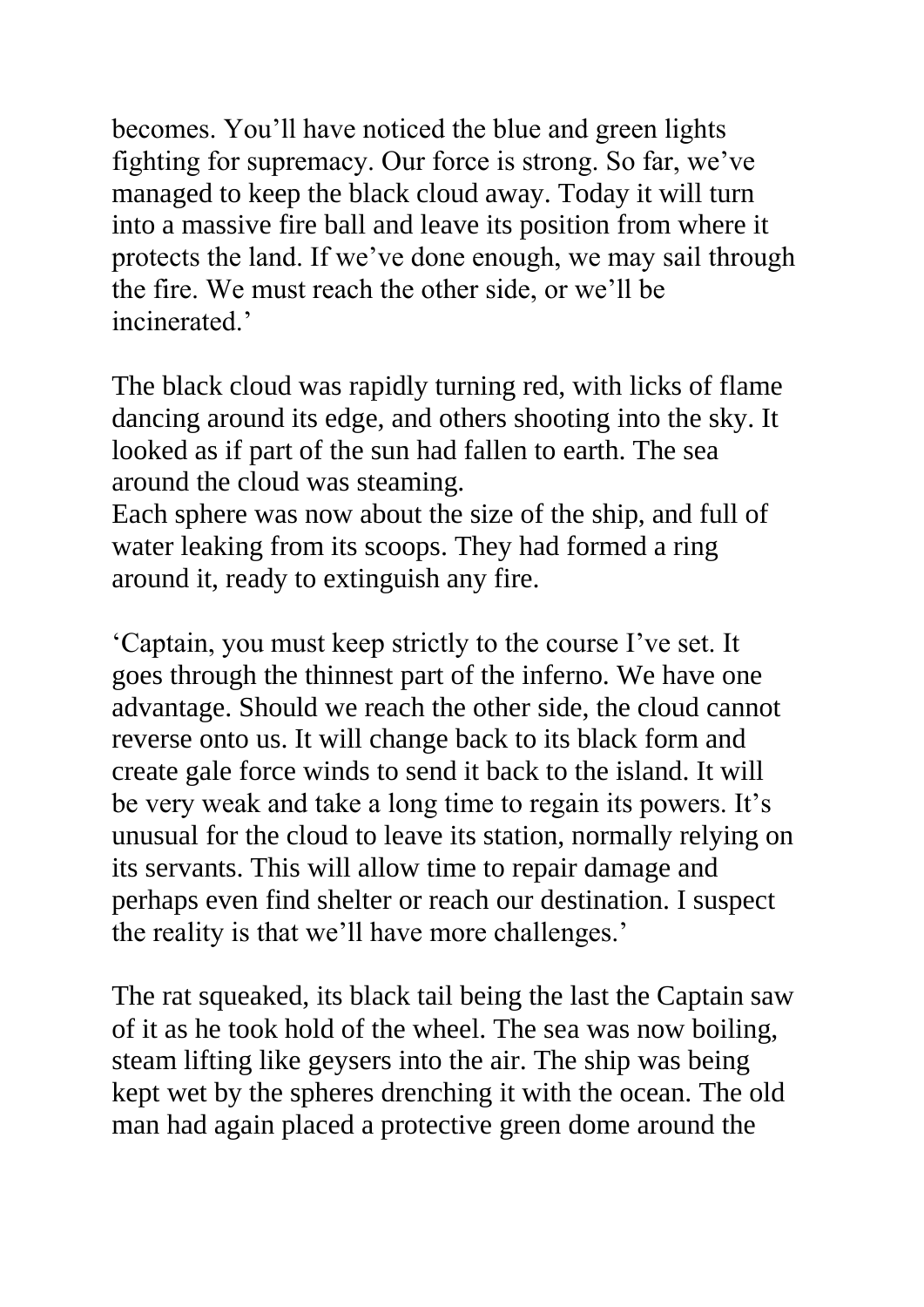ship, preventing the flames and any airborne creatures reaching it.

The sea outside the envelope was cyclonic, the giant waves now flames, flicking fingers of red, burning high into the sky.

Each sphere was twice the size of the ship. The old man was standing on the prow with his staff pointing at the firewall, spewing out a deep, deep green light in all directions. The magpie was circling the old man, saturating him with an uninterrupted stream of water coming from its beak. The Captain looked at the compass and saw he had strayed. He heaved on the wheel. The ship reluctantly responded. Something was fighting him. Was it more of those creatures from the sea driving the rudder? He was sweating with the severe heat and the exertion of bringing the ship back on course, which he did.

Suddenly, the ship was engulfed by fire as the dome was breached. The huge surge of flames burnt the hair from the Captain's head, and his clothes. He could not see. The incredible screaming of fire and laughter from the enemy burst his eardrums. He collapsed to the deck as the sea creatures ripped the wheel from his hands forcing the ship off course. the spheres were working as fast as they could; down, scoop, up and release. There were creatures in the water, trying to prevent the spheres from filling their cavernous bodies.

Shrieks of pain coming from the cargo area pierced the air. The old man pointed his staff at the covers to the cargo bay, which were burning fiercely, and removed them. He called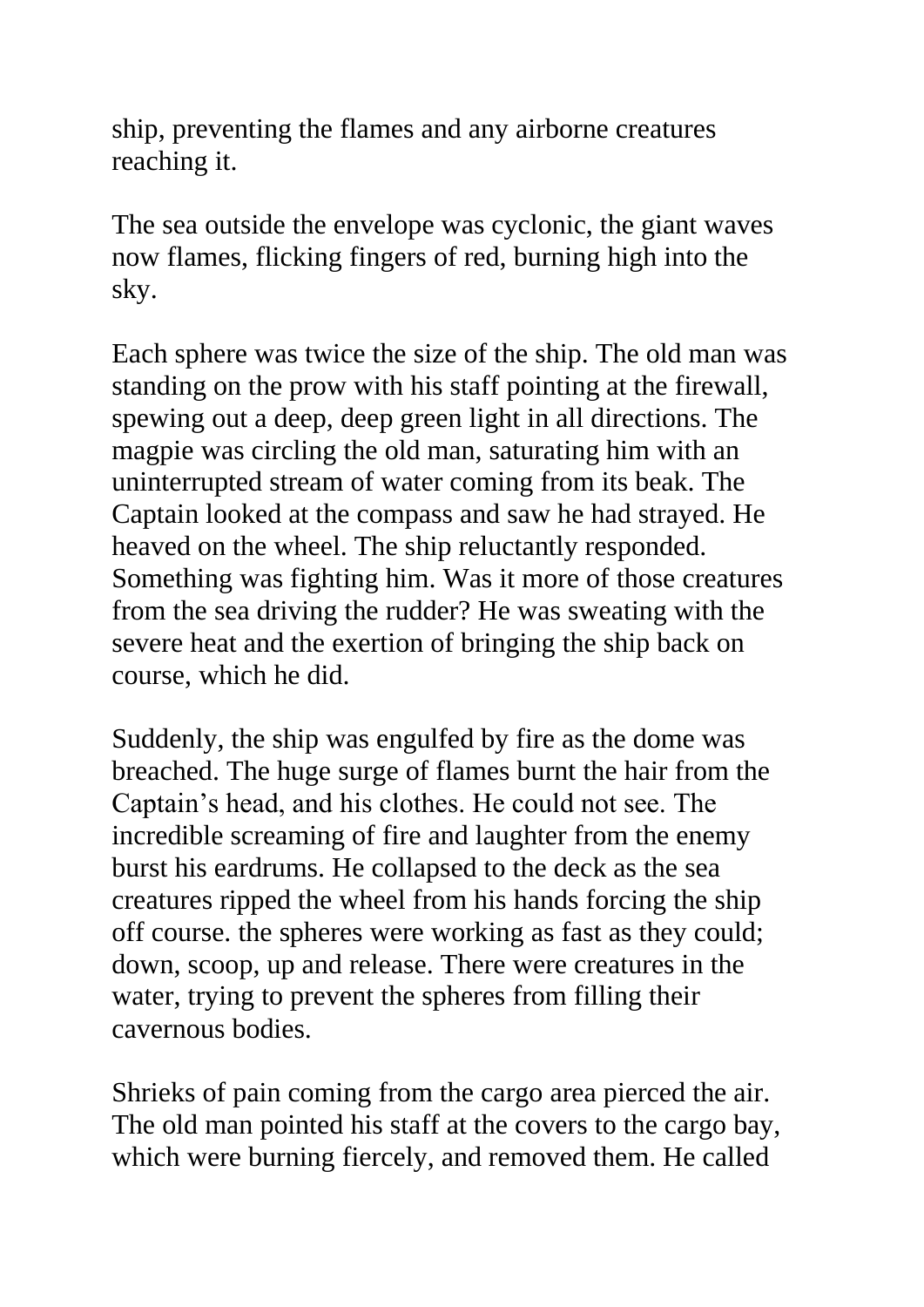on a sphere to hover and spray the hold with water. With a converted shute, now operating as a shower rose, it sprayed fine drops of cold water onto the cargo, and the screams stopped.

Sometimes the spheres, each now three times the size of the ship, would gather creatures in their scoops and, along with the water, would spew them onto the ship which was burning fiercely, the stench of burnt flesh adding to the conflagration.

The Captain woke in a waterfall as a sphere dropped its load, extinguishing the flames.

The bridge was bathed in both green and blue light. The Captain's mind was melting, as each colour fought to control it. Gradually the green dominated, the blue disappeared. The Captain regained control of his mind and control of the wheel. He had created a bubble of green which gave him protection from the fire and heat. He replaced his hands, which had been burnt back to stumps, by pincers which grasped the spokes. The sea creatures were powerful, and it took his remaining strength to bring the ship back on course.

The flames were less intense, and the Captain glimpsed a calmer ocean ahead and clear blue sky. Having sailed through the fire, he looked back and saw it slowly dying as the cloud changed back to its usual form.

The damage was extensive. All the rigging and sails were, consumed by the flames. The prow and gunwales had gone, the bridge had lost one side. Small timbers such as doors, and hatches had also been destroyed.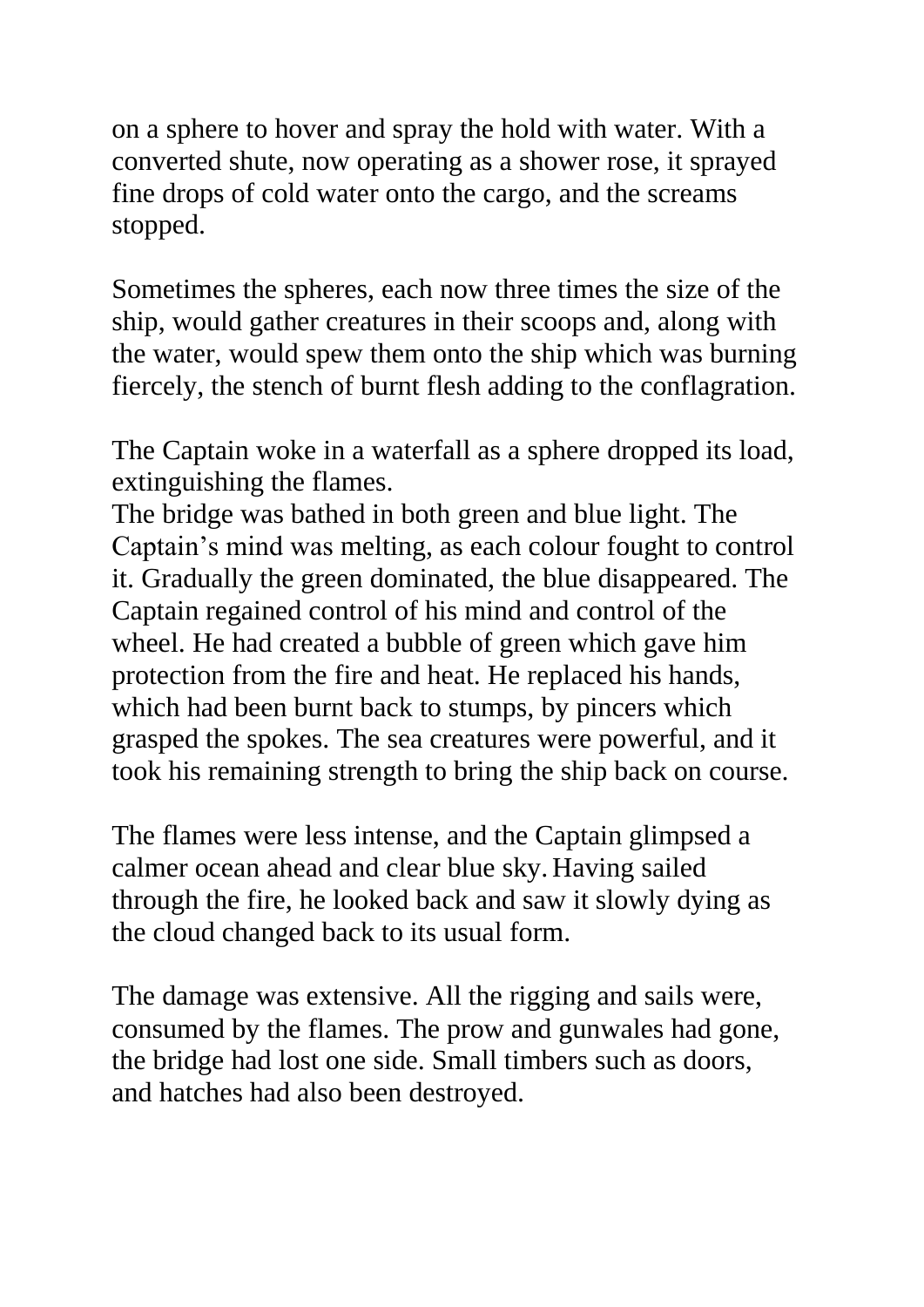The Captain looked for the spheres. They were lying on the deck, small and flat like a disc. The magpie was lying alongside the old man's prone body, featherless, the claws of its feet gone and most of its beak. There was the occasional faint flicker of light coming from his staff.

The telepathic voice told him to breath on the old man, the magpie and the rat, which had shrunk to a normal size. He didn't have time to think about it then, but later realized he hadn't heard the voice before, and it had sounded distant.

Inside his green bubble, he glided to the old man. Opening his mouth, The Captain filled his lungs and breathed out, the green air flowing over the old man, the magpie and the rat. He repeated this, lung after lungful until the old man stirred. The rat's tail and fur had grown back as well as the magpie's feathers, beak and claws. The Captain was shivering with cold, his skin like ice to the touch. He staggered before falling to the deck alongside the old man.

The magpie was the first to stir. It flapped about on the deck, testing its wings as a fledgling would before it took off and landed on a burnt piece of timber. The rat was slowly growing, and it was not long before it had again grown to the size of a man. Its new fur was dark green. With its tail pointed at the old man and the Captain, the fur turned black as a green burst of light from the rat's tail played on their bodies.

The old man woke, and with the power of his staff, the light now steady and strong, he floated the Captain to his cabin, repairing his body on the way. The magpie and the rat nodded as the old man told them the Captain must not be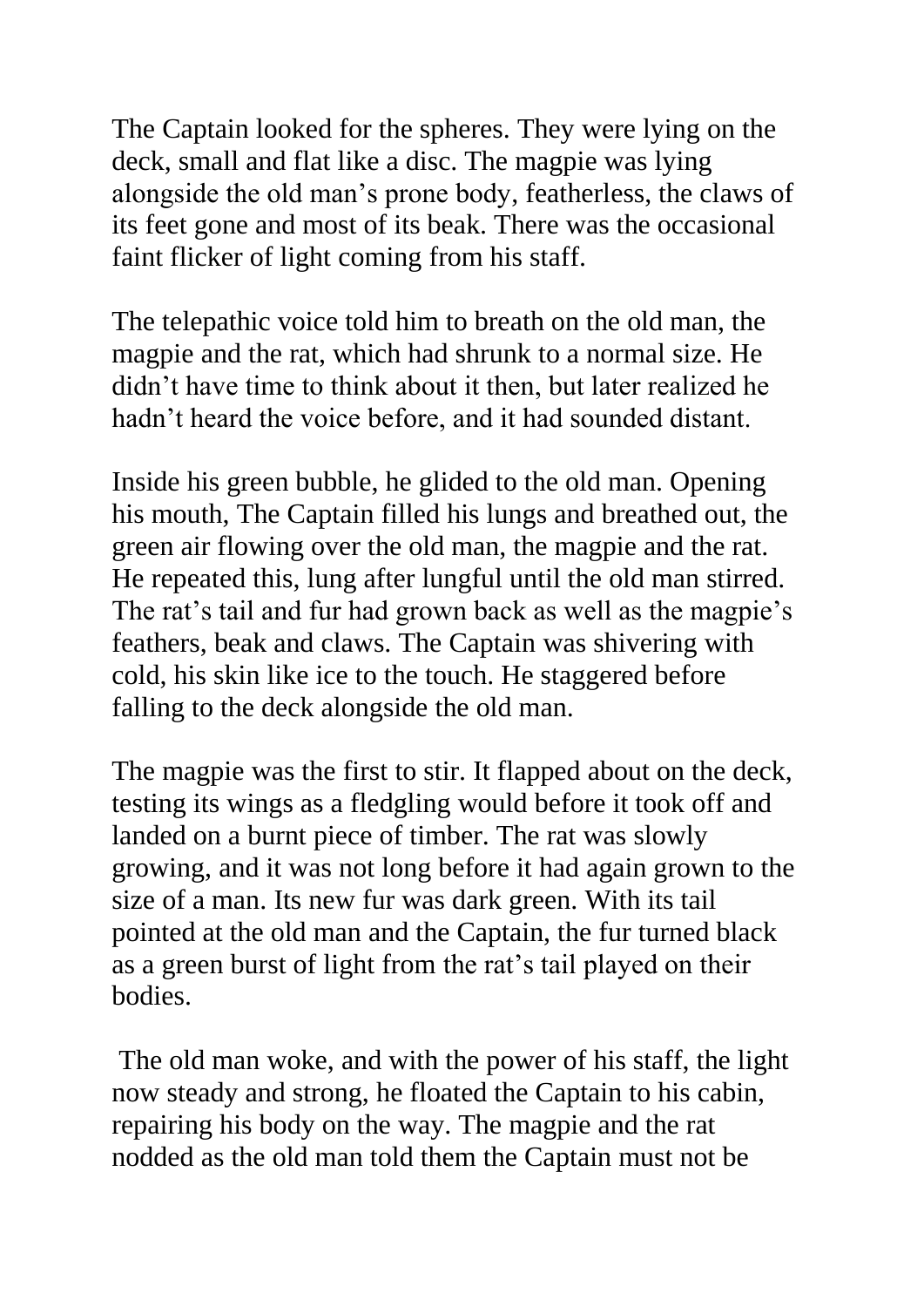disturbed until he had fully recovered which would take a day. He had saved his ship and all aboard. As the unconscious Captain floated past the discs, they could be heard in unison saying,

'Thank you, Captain, you saved us. Your spirit was strong and withstood the test. Sleep well, repair your mind, there will be more to come.'

The Captain's sleep was uninterrupted, and he woke fresh and hungry. He went to breakfast, but before he entered the galley he saw the ship was again on dry land, the ocean being held back by the green dome. The rat, standing on the prow, held the old man's staff in its long tail from where it sprayed green shafts of light.

The crew were outside the mess deck. They were now back in their proper shape as sailors but were the thickness of a thin disc, scoops for mouths. The old man was bending over them, breathing green air into their scoops, which reflated them. They were now complete, with normal mouths except for faint pinpricks around the mouth of the sailor who had sprayed the cargo.

After breakfast, the old man and the Captain followed the last crew member onto the deck. The day was warm and windless. Even the sea beyond the green dome was flat. The Captain looked skywards and saw a large mass of black cloud racing across the sky in the same direction as the ship. Looking ahead he saw land, with high peaks, and ocean waves raging against the shore line.

The crew scrambled over the side. Collecting timber, they set about repairing the ship. By night fall the repairs had